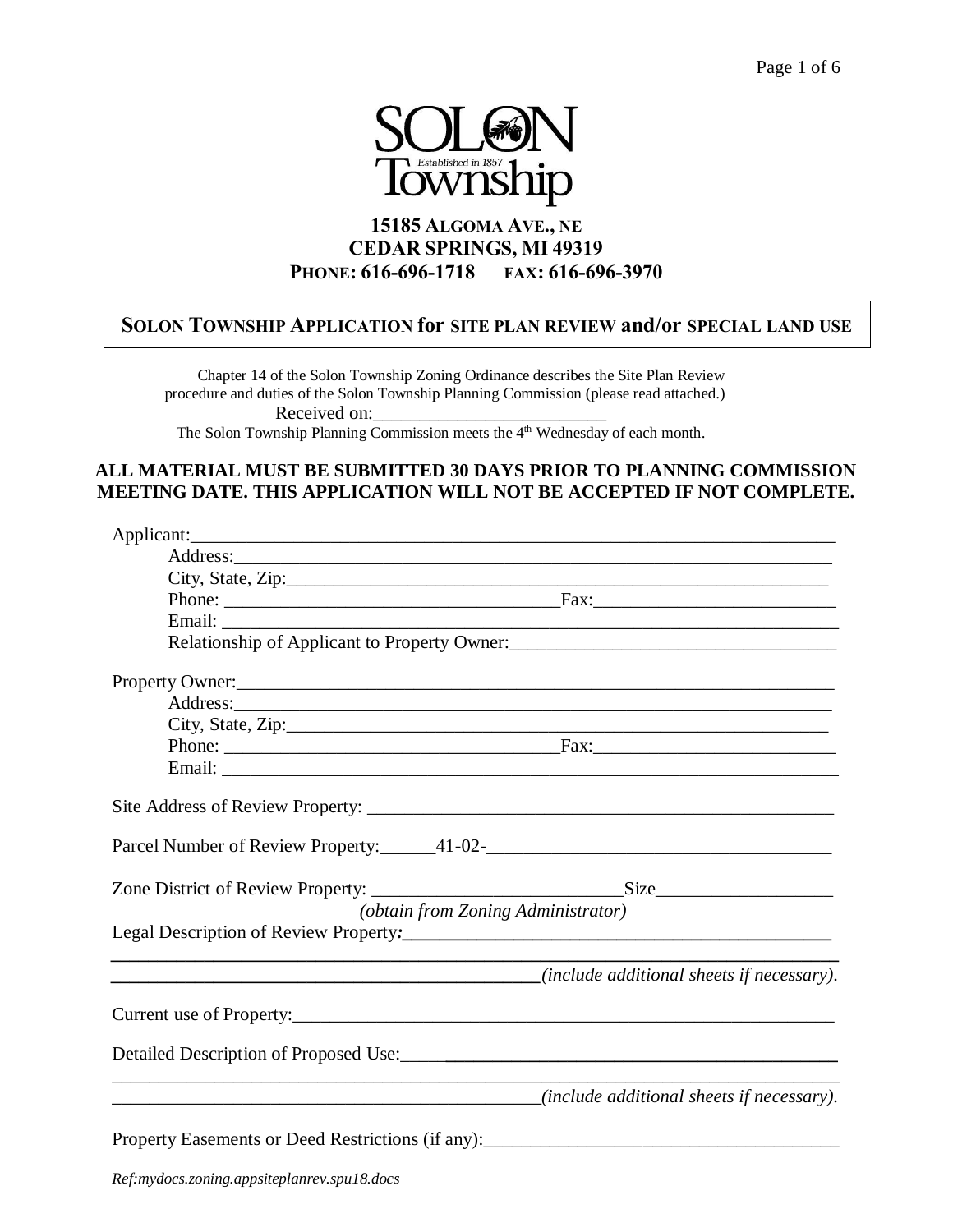

## ALL COMPLETED SITE PLAN REVIEW APPLICATIONS REQUIRE THE FOLLOWING:

- $\checkmark$  ALL APPLICATION FEES APPLICABLE TO THIS PROJECT Separate check
- $\checkmark$  ALL ESCROW FEES APPLICABLE TO THIS PROJECT Separate check
- $\checkmark$  10 COPIES OF ALL PLANS, NARRATIVE, ENGINEER REVIEWS, HEALTH DEPARTMENT REPORTS, ROAD COMMISSION REPORTS, DNR OR DEQ REPORTS, IF REQUIRED.
- $\checkmark$  APPLICANT OR REPRESENTATIVE MUST BE PRESENT AT THE MEETING

WITHDRAWAL OF THIS PROJECT WILL NOT RESULT IN A REFUND OF THE APPLICATION FEE.

*(If this is a PUD, Site Condo, or Open Space Development, Commercial Building, etc., please request Solon Township's Zoning Ordinance pertaining to your project.)*

General Standards of Approval. Prior to approving a special land use application, the Planning Commission must find that the following general standards are met. Please explain how your request will meet these standards:

- A. The proposed special land use will be designed, constructed, operated and maintained so as to be harmonious and appropriate in appearance with the existing or intended character of the general vicinity and the special land use will not change the essential character of the area in which it is proposed.
- B. The proposed special land use will be served adequately by essential public facilities and services such as highways, streets, police, fire protection, drainage structures, refuse disposal, water and sewage facilities.
- C. The proposed special land use does not create excessive additional requirements at public cost for public facilities and services.
- D. The proposed special land use does not involve uses, activities, processes, materials, and equipment or conditions of operation that will be detrimental to any persons, property, or the general welfare by reason of excessive production of traffic, noise, smoke, fumes, glare, or odors.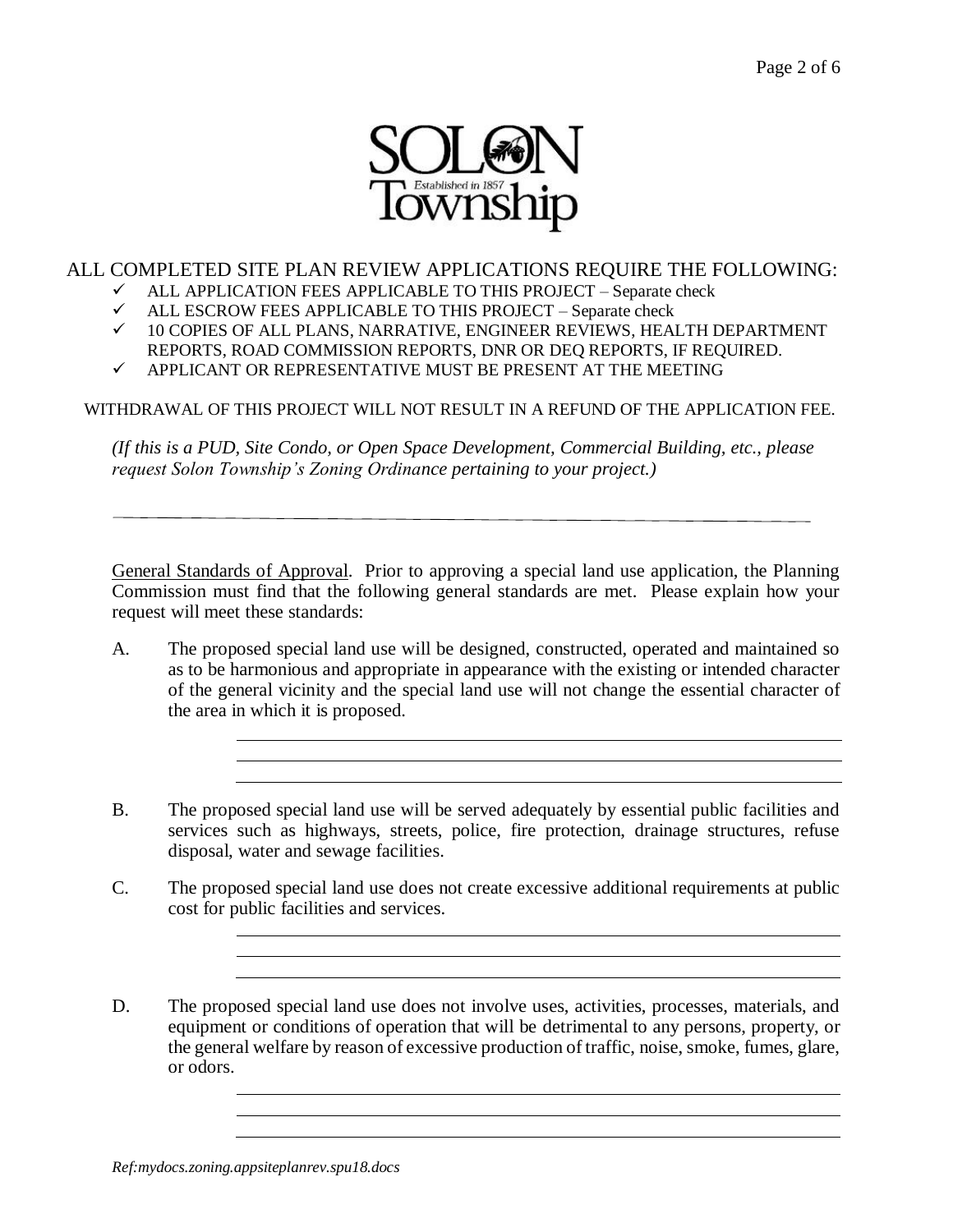

- 6. Specific Standards of Approval. In addition to the above general standards, there are specific standards that apply to the specific special use being requested, as stated in Chapter 16 of the Zoning Ordinance (a copy of which may be obtained from the Zoning Administrator). The applicant, on a separate sheet of paper attached to this application, must address how the proposed use meets these specific standards.
- 7. Time Limitation. If approved, the Special Land Use Permit shall expire if the special land use has not commenced within twelve (12) months from the date of issuance.
- 8. Conditions of Approval. The Planning Commission may impose conditions and limitations 1) that are necessary for the protection of property, health, safety, or general welfare; 2) that are necessary to ensure that the intent, purposes, and objectives are met and will be observed; and 3) that relate to the standards established in the Zoning Ordinance for the land use or activity under consideration. The Zoning Administrator shall make periodic inspections of the use authorized in an approved special use permit to ensure compliance with all requirements of the Zoning Ordinance and the special use permit. Noncompliance may result in termination of an approved special use permit.
- 9. Applicant Certification.

**By my signature below, I certify that I am the property owner, agent of the owner, or authorized by the property owner to submit this application. Further, I certify that the information provided within or attached to this application is, to the best of my knowledge, true and accurate. I hereby authorize the Township to enter the property associated with this application for purposes of conducting necessary site inspections.**

Date:

Applicant's Printed Name

Applicant's Signature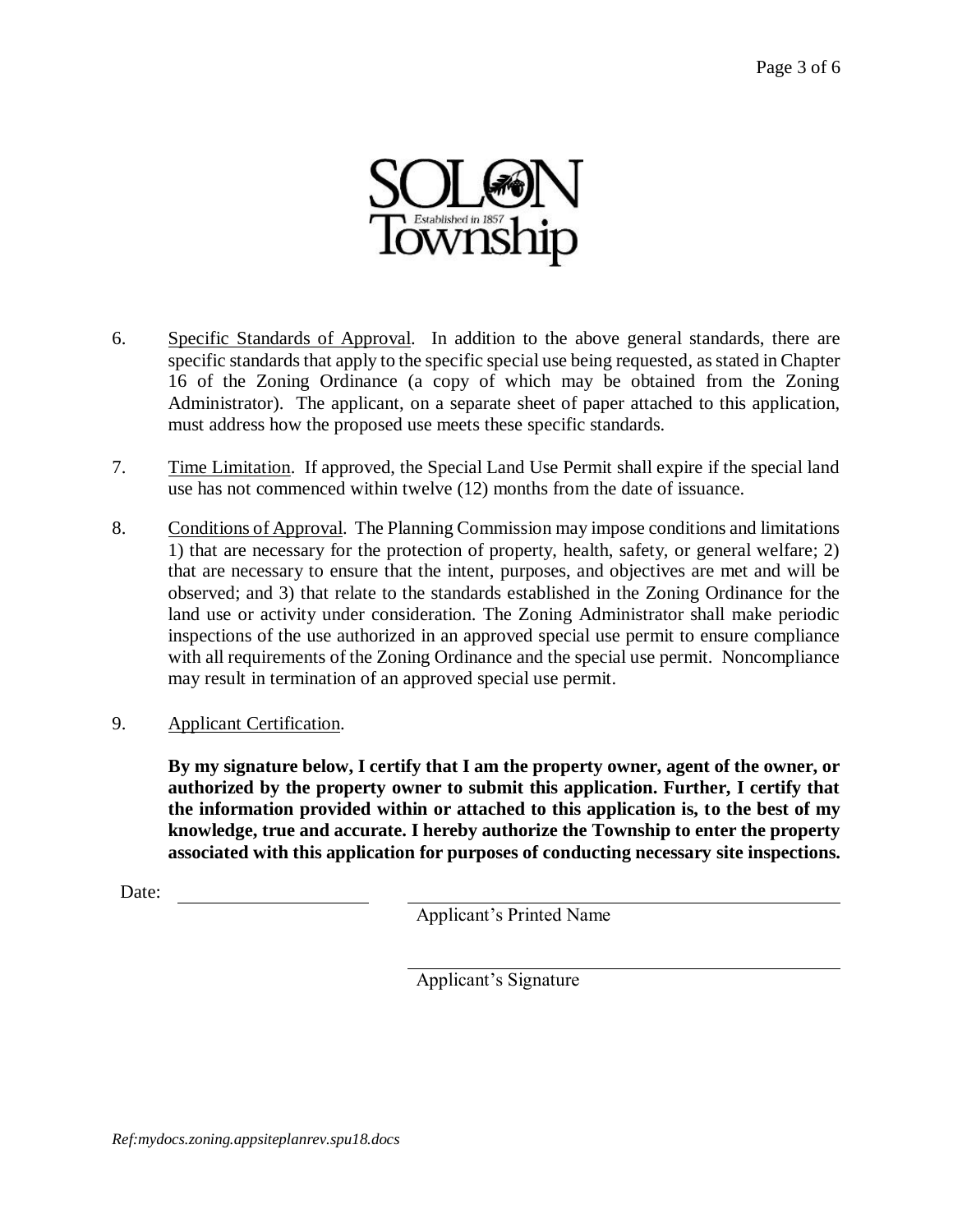

# **ESCROW POLICY ACKNOWLEDGMENT**

*I have read, and agree to abide by, the Solon Township policy concerning escrow fees.*

| Signature:                                                           |         | Date: |  |
|----------------------------------------------------------------------|---------|-------|--|
|                                                                      |         |       |  |
| PERSON/COMPANY RESPONSIBLE FOR ACCOUNT (statement/billing purposes): |         |       |  |
|                                                                      |         |       |  |
|                                                                      |         |       |  |
| $(s \text{treet} / PO \text{Box})$                                   |         |       |  |
| (city)                                                               | (state) | (zip) |  |
| Phone:                                                               |         |       |  |
|                                                                      |         |       |  |

THESE ARE MINIMUM DEPOSITS ONLY. *If there is a CREDIT balance after all expenses have been paid it will be refunded to the applicant. If there is a DEBIT balance it must be paid before the project can continue.*

ALL ESCROW CHARGES MUST BE CURRENT OR PROJECT WILL BE REMOVED FROM AGENDA AND NO ACTION WILL BE TAKEN.

NO BUILDING PERMITS WILL BE ISSUED IF A BALANCE IS OWING.

ESCROW PAYMENT MUST BE SEPARATE FROM APPLICATION PAYMENT.

Applicant's Signature:\_\_\_\_\_\_\_\_\_\_\_\_\_\_\_\_\_\_\_\_\_\_\_\_\_\_\_\_\_\_\_\_\_\_\_\_\_\_\_\_Date:\_\_\_\_\_\_\_\_\_\_\_\_\_\_\_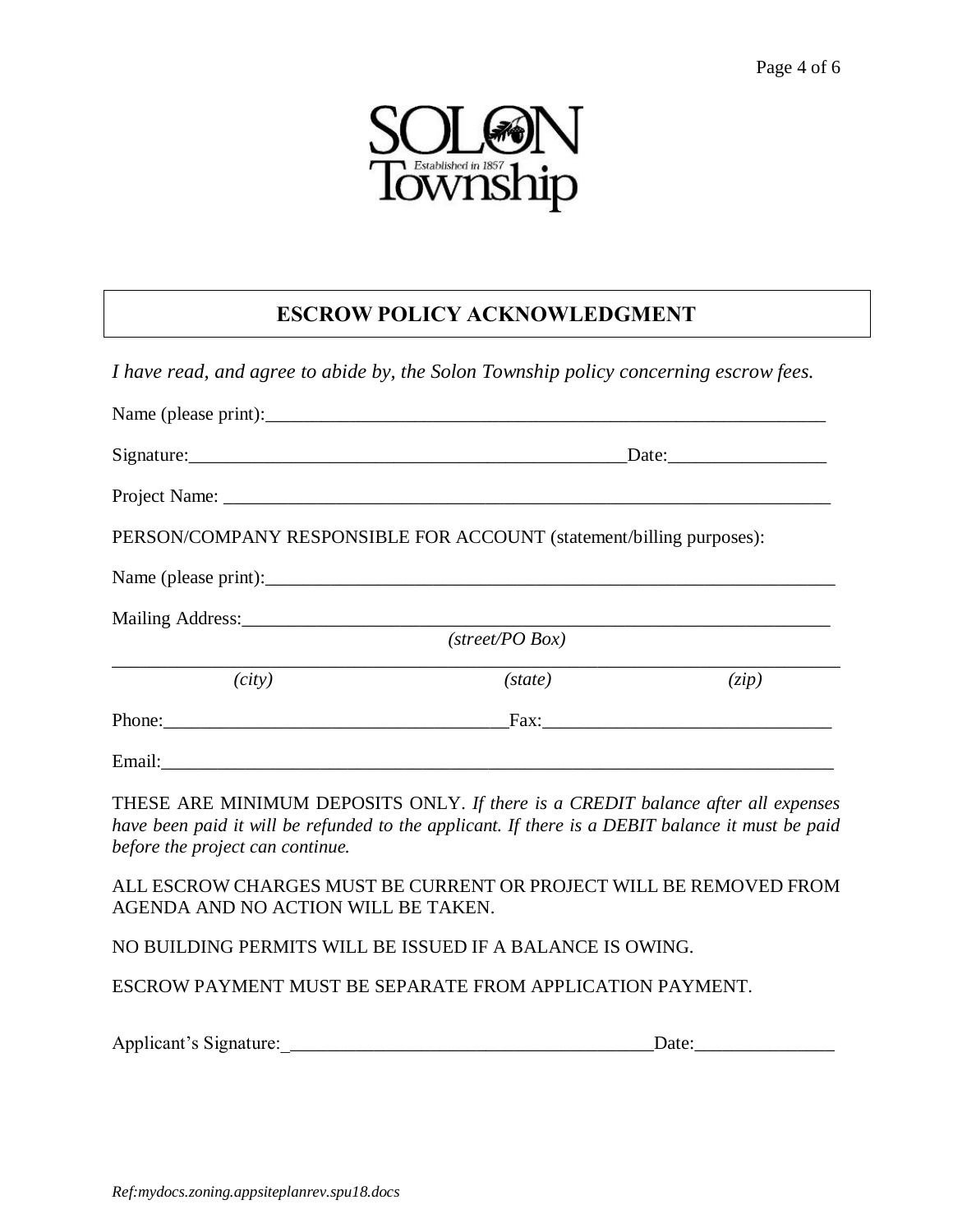

## **APPLICATION/ESCROW FEE SCHEDULE**

## **THE FOLLOWING FEES ARE REQUIRED AT THE TIME OF APPLICATION AND CANNOT BE COMBINED ON ONE CHECK.**

| <b>DESCRIPTION</b>     | FEB                          |
|------------------------|------------------------------|
| Site Plan Review       | $600.00$ – Single Payment    |
| <b>Escrow Required</b> | $$2,000.00 - Single Payment$ |

THE FOLLOWING FEES ARE IN ADDITION TO SITE PLAN REVIEW FEES AND ALSO MAY BE REQUIRED AT THE TIME OF APPLICATION.

The following listed fees do not include the application or escrow fee for PRIVATE STREETS or STORM WATER permits. Those permits need to be submitted separately.

| <b>DESCRIPTION</b>                                 | <b>FEE</b>                                                     |
|----------------------------------------------------|----------------------------------------------------------------|
| <b>OS-PUD</b> or Rezone Application                | $$600.00 - Request Chapter 13$                                 |
| - Escrow Required                                  | $PUD = $2,000.00$                                              |
| <b>Escrow Required</b>                             | Rezone = $$3,000.00$                                           |
| Site Condo Application Fee                         | $$600.00 - Request Chapter 13B$                                |
| <b>Escrow Required</b>                             | $$2,000.00 - $5,000.00$                                        |
| Open Space Development Fee                         | $$600.00 - Request Chapter 13A$                                |
| <b>Escrow Required</b>                             | $$2,000.00 - $5,000.00$                                        |
| Special Land Use Application Fee – Residential     | $600.00$ – Request chapter for specific zoning<br>$\mathbb{S}$ |
| <b>Escrow Required</b>                             | $$1,000.00 - $4,000.00$                                        |
| Special Land Use Application Fee – Commercial      | $600.00$ – Request chapter for specific zoning<br><sup>S</sup> |
| <b>Escrow Required</b><br>$\overline{\phantom{0}}$ | $$2,000 - $5,000.00$                                           |

Applicant's Signature:\_\_\_\_\_\_\_\_\_\_\_\_\_\_\_\_\_\_\_\_\_\_\_\_\_\_\_\_\_\_\_\_\_\_\_\_\_\_\_\_Date:\_\_\_\_\_\_\_\_\_\_\_\_\_\_\_

| Office Use Only                         |                       |  |
|-----------------------------------------|-----------------------|--|
|                                         |                       |  |
|                                         |                       |  |
| Application Fee(s): $\frac{1}{2}$       | Received on:          |  |
| Escrow Fee(s): $\qquad \qquad \$\qquad$ | Received on:          |  |
| Date of Planning Commission Meeting:    |                       |  |
|                                         |                       |  |
| Denied: Conditions:                     |                       |  |
|                                         | Date: $\qquad \qquad$ |  |

 *Applicant receives a copy of this application and ordinances. Original stays with Solon Township.*